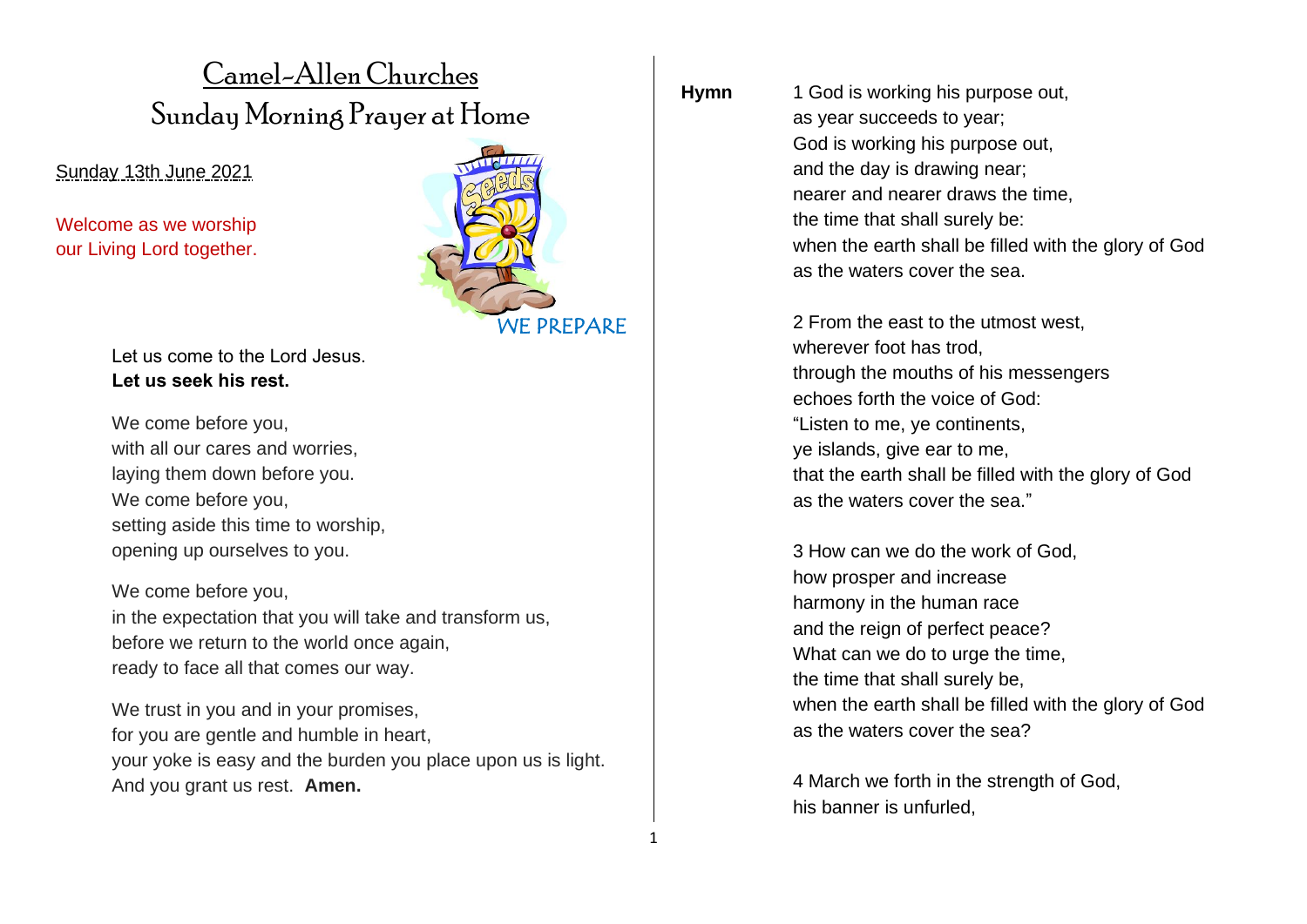let the light of the gospel shine in the darkness of the world. Strengthen the weary, heal the sick and set every captive free, that the earth shall be filled with the glory of God as the waters cover the sea.

5 All our efforts are nothing worth unless God bless the deed. Vain our hopes for the harvest-tide till he brings to life to the seed. Yet ever nearer draws the time, the time that shall surely be, when the earth shall be filled with the glory of God as the waters cover the sea.

#### **We say, 'Sorry' ... and seek God's loving forgiveness**

Dear Lord, it doesn't always sink in just who I am talking to when I come before you. I don't fully get it,

that I'm in the presence of such a mighty God.

Please, Lord, forgive me for the times when my picture and understanding of you are far too small; when I try to fit you into that tiny box that I think I can cope with;

when I'm frightened to let your power loose in my life.

Forgive me, Lord, and make me whole. **Amen.**

## THE WORD OF GOD

## **Bible Readings** Ezekiel 17.22-end, Psalm 9.1-4,12-end 2 Cor. 5:6-10,14-17

#### **Gospel Reading Mark 4.26-34**

*He (Jesus) also said, 'The kingdom of God is as if someone would scatter seed on the ground, and would sleep and rise night and day, and the seed would sprout and grow, he does not know how. The earth produces of itself, first the stalk, then the head, then the full grain in the head. But when the grain is ripe, at once he goes in with his sickle, because the harvest has come.'*

*He also said, 'With what can we compare the kingdom of God, or what parable will we use for it? It is like a mustard seed, which, when sown upon the ground, is the smallest of all the seeds on earth; yet when it is sown it grows up and becomes the greatest of all shrubs, and puts forth large branches, so that the birds of the air can make nests in its shade.'*

*With many such parables he spoke the word to them, as they were able to hear it; he did not speak to them except in parables, but he explained everything in private to his disciples.*

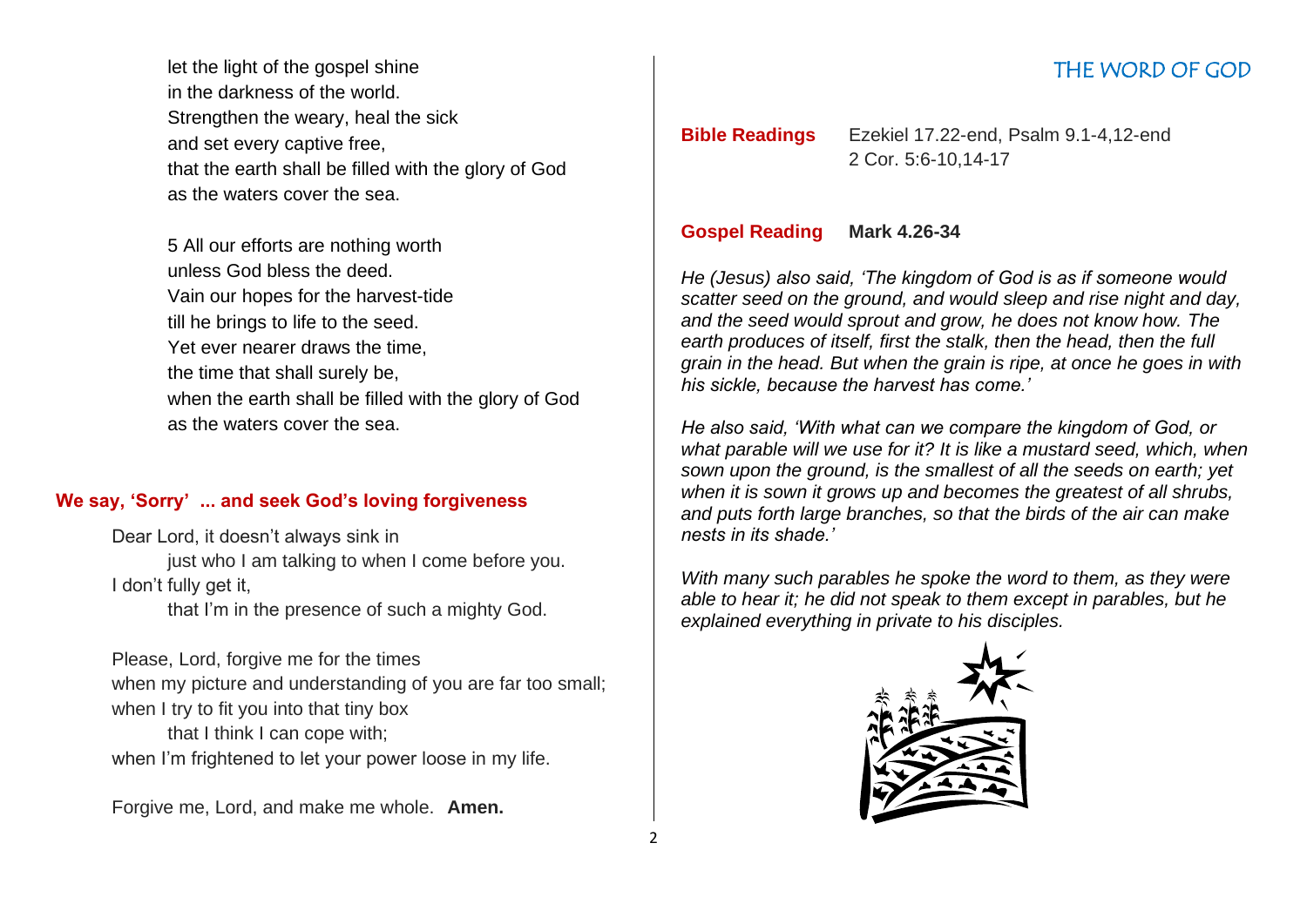**Song** I am a new creation, no more in condemnation, here in the grace of God I stand.

> My heart is overflowing, my love just keeps on growing, here in the grace of God I stand.

And I will praise you, Lord, yes I will praise you, Lord, and I will sing of all that you have done.

A joy that knows no limit, a lightness in my spirit here in the grace of God I stand.

#### **Reflection**

It was a lovely spring morning when I walked into the classroom where a group of children was busy at work with their support teacher. "What are you doing?" was my first, and, as it happened, my only question. It was answered with a chorus of, "We're growing birds!" One of the girls explained, "When we planted flower seeds flowers grew in the pots, so today we are planting birdseed so we can grow some birds!" "We are writing about it," added a boy with mucky hands, "and drawing pictures of what happens!"

Oh, the joys of teaching!







Jesus would have enjoyed that story, apart from the fact that he was there. He was a man of seeds, he knew about them, he planted them in his teaching, knowing that they would receive all their nutrients from our very beings. Tiny, seemingly insignificant seeds of the Kingdom planted deep in within us, germinating and flourishing, so that God's Kingdom grows ever bigger like the huge bird-perch growing from the mustard seed.

Don't you wish you could have been one of the disciples for the private times when Mark says Jesus, "explained everything" to them? Wouldn't we all love to get that commentary. If we could have access to the private explanations Jesus gave to his disciples, surely there would be less confusion and more understanding. Since we don't have access to those private meetings where Jesus "explained everything" we do have the help of the Holy Spirit! Pentecost suggests to us that the Holy Spirit is active and present in our world. God does not abandon God's people, and the Holy Spirit is always available to us.

May the God-planted seeds within us grow to be fruitful and sustainable.

What would you ask those birdseed-planting children?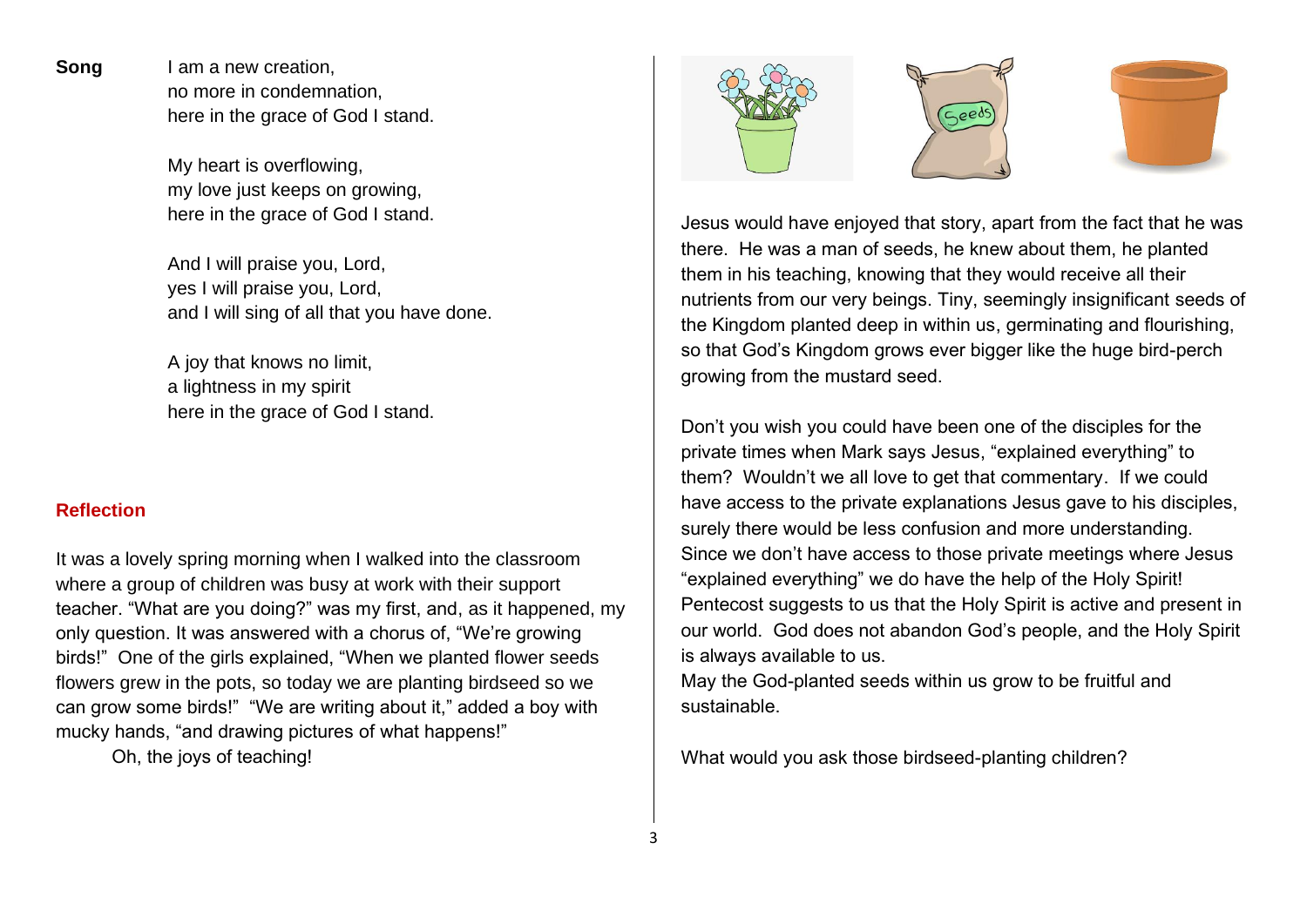**Song** 1 When the music fades all is stripped away and I simply come; longing just to bring something that's of worth that will bless Your heart. I'll bring you more than a song, for a song in itself is not what You have required. You search much deeper within through the way things appear, You're looking into my heart.

*Chorus I'm coming back to the heart of worship and it's all about you, all about you, Jesus. I'm sorry, Lord, for the things I've made it when it's all about you, all about you, Jesus.*

> 2 King of endless worth, no-one could express how much You deserve. Though I'm weak and poor, all I have is Yours, every single breath. I'll bring you more than a song for a song in itself is not what You have required. You search much deeper within through the way things appear, You're looking into my heart.

Keri Jones / Dave Matthews

## WE MAKE OUR RESPONSE

Let us declare our faith in the resurrection of our Lord Jesus Christ.

**Christ died for our sins in accordance with the Scriptures; he was buried; he was raised to life on the third day in accordance with the Scriptures; afterwards he appeared to his followers, and to all the apostles: this we have received, and this we believe. Amen.** *Icf 1 Corinthians 15.3-7]* 

## WE PRAY TOGETHER

## **Prayers of Intercession**

We pray for all in authority, that they will be respectfully conscious of the weight on their shoulders, and that they will act responsibly for the people they serve. We pray for them in their personal lives, with the worries and cares that only they see.

Lord God, we lift your children before you. **May they find rest for their souls.**

We pray for our friends, family, colleagues. We pray that as we walk alongside them, you will use us to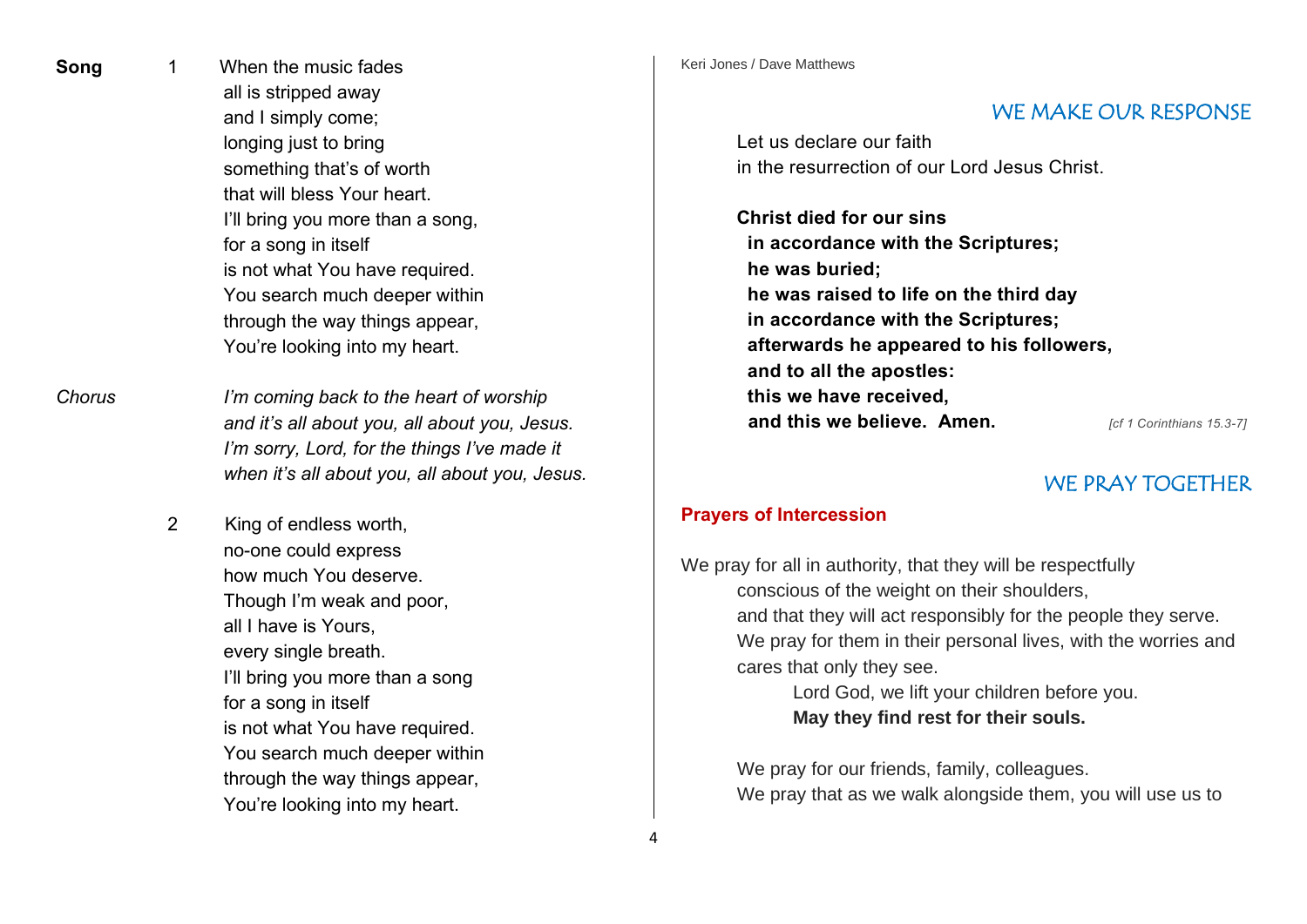bring them close to you, and they will learn of your love. Lord God, we lift your children before you. **May they find rest for their souls.**

We pray that we might be sensitive to the needs of those around us – the people we see every day, perhaps as fleetingly as at the shops, or in the bus queue. We have no idea what burdens they are carrying, or if they need a kind word from you that only we can give.

Lord God, we lift your children before you. **May they find rest for their souls.**

We pray that we will see the positive in people, even when it's hard, and reach out to encourage them.

> Lord God, we lift your children before you. **May they find rest for their souls. Amen.**

#### **A Reflective Prayer**

Lord, sometimes I feel as if I'm on a fast train. Life rushes by and I don't have time to pause. Lord, I want to take time to see the view that your wisdom, through Jesus, gives me; to come to you in prayer, expecting far more than I could ever believe possible. Bless me with your presence, Lord. **Amen**.

## **The [alternative] Collect for today**

Gracious Father, by the obedience of Jesus you brought salvation to our wayward world: draw us into harmony with your will, that we may find all things restored in him, our Saviour Jesus Christ. **Amen.**

#### **The Lord's Prayer**

Let us pray with confidence as our Saviour has taught us:

**Our Father, who art in heaven...**

**Hymn** And can it be that I should gain An interest in the Saviour's blood? Died He for me, who caused His pain, For me, who Him to death pursued? Amazing love! How can it be, That Thou, my God, shouldst die for me?

> 'Tis mystery all: the Immortal dies: Who can explore His strange design? In vain the firstborn seraph tries To sound the depths of love divine. 'Tis mercy all! Let earth adore, Let angel minds inquire no more.